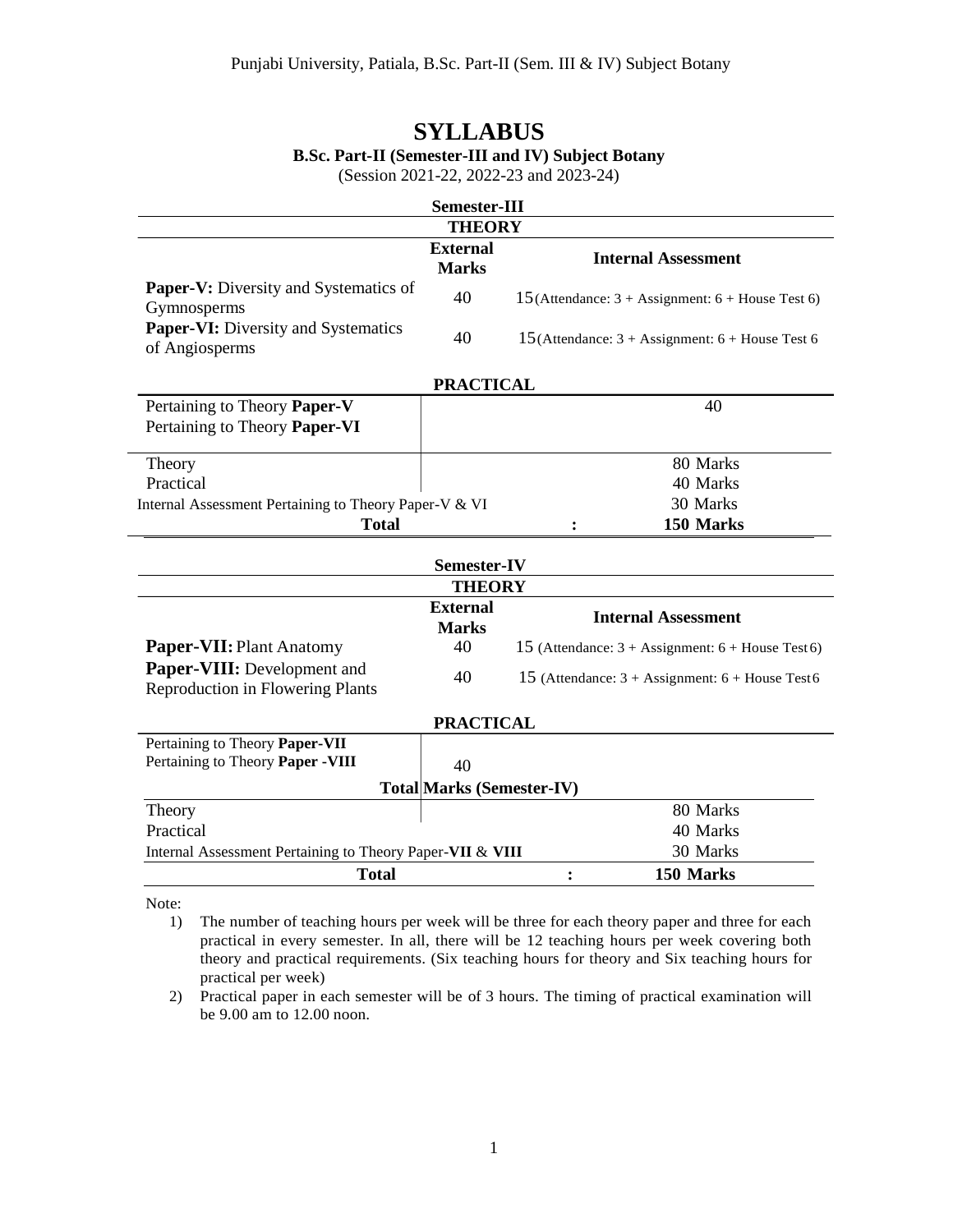## **Paper-V: DIVERSITY AND SYSTEMATICS OF GYMNOSPERMS**

Max. Marks: 55 marks Total Teaching hours: 45 Pass Marks: 35% in Theory and Practical Separately Time Allowed: 3 Hours Theory Paper: 40 marks Internal Assessment: 15 marks

**Objective** of the paper is to impart knowledge to students about the general characters, classification, evolution and diversity of representatives of different gymnosperms.

## **INSTRUCTIONS FOR THE PAPER SETTER**

The question paper will consist of three sections A, B and C. Section A and B will have four questions from the respective section of syllabus and will carry 6 marks each. Section C will consist of 8 short-answer type questions (8-10 lines) of 2 marks each which will cover the entire syllabus uniformly and will carry 16 marks in all.

### **INSTRUCTIONS FOR CANDIDATES**

Candidates are required to attempt two questions from each section A and B and the entire section C, which is compulsory.

#### **Section-A**

- 1. General features of gymnosperms and their classification; fossil gymnosperms Pentoxylon, Cordaites, Bennettites, Glossopteris, Lyginopteris, Williamsonia, Distribution, Cytology and Economic Importance of Indian Gymnosperms.
- 2. General characters of Pro-Gymnosperms, morphological features of *Arachaeopteris*  and *Aneurophyton*.

### **Section-B**

- 3. General characters of Cycadales and Coniferales. Morphology, anatomy, reproduction and life cycle of *Cycas* and *Pinus*.
- 4. General characters of Ephedrales and Gnetales. Morphology, anatomy, reproduction and life cycle of *Ephedra* and *Gnetum*.

- 1. Bhatnagar, A.M. 2004. *Gymnosperms*, New Age International (P) Limited, Publishers, New Delhi.
- 2. Bhatnagar, S.P. and Moitra, A. 1996. *Gymnosperms*, New Age International Limited, New Delhi.
- 3. Pant, D.D. 1973. *Cyas & Cyadales*, Central Book Dept Allahabad, UP
- 4. Sharma, O.P. 2002. *Gymnosperms*, Pragati Prakashan, Merrut.
- 5. Sporne, K.R. 1965. *The Morphology of Gymnosperms*, Hutchinson & Co. (Publishers) Ltd., London.
- 6. Stewart, W.M. 1983. *Paleobotany and the Evolution of Plants*, Cambridge University Press, Cambridge.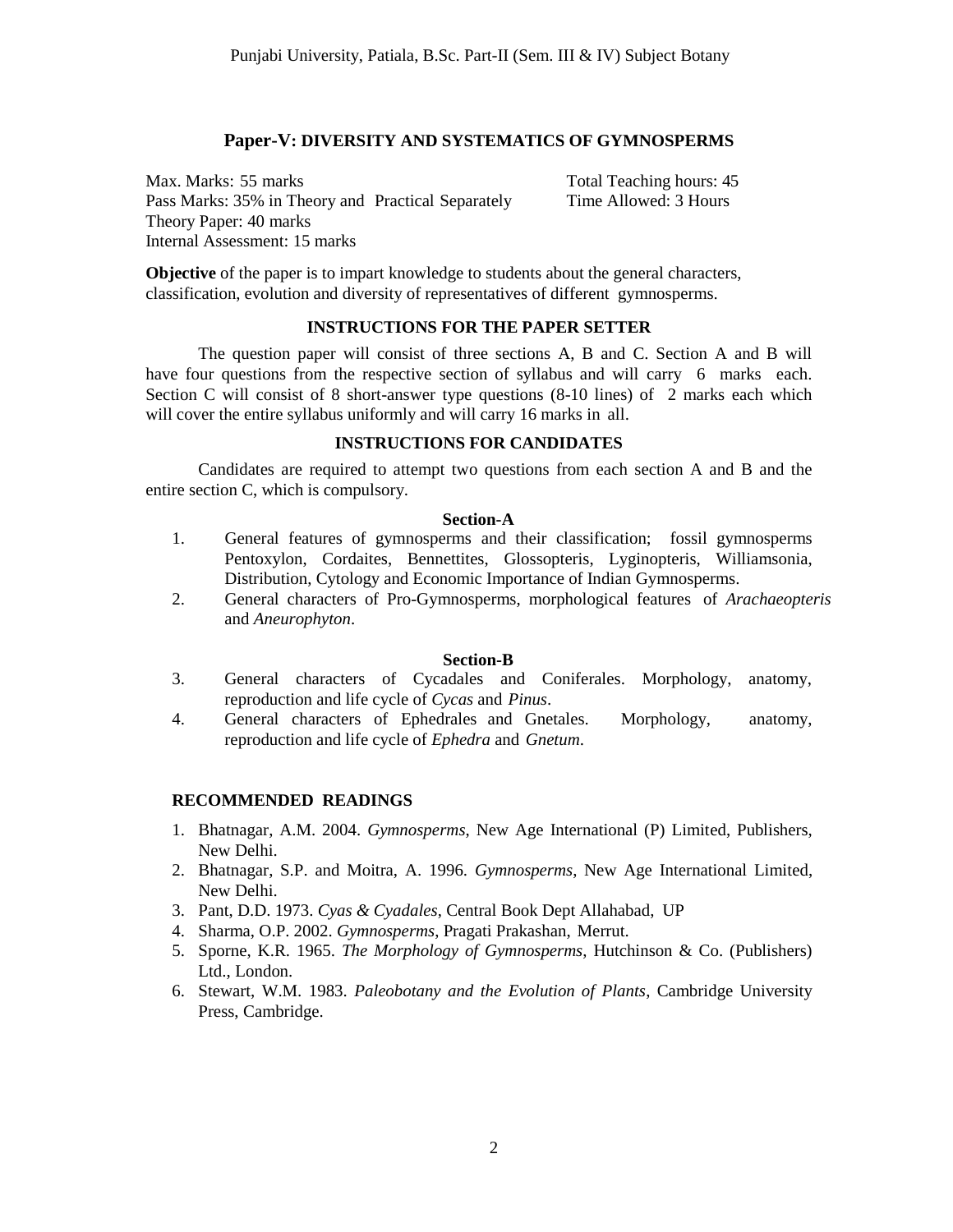## **B.Sc. (Botany) Part-II (SEMESTER-III)**

### **Paper-VI: DIVERSITY AND SYSTEMATICS OF ANGIOSPERMS**

Max. Marks: 55 marks Total Teaching hours: 45 Pass Marks: 35% in Theory and Practical Separately Time Allowed: 3 Hours Theory Paper: 40 marks Internal Assessment: 15 marks

**Objective** of the paper is to acquaint the students about the origin and evolution of angiosperms, angiosperm taxonomy, diagnostic features and technical description of angiosperm families.

### **INSTRUCTIONS FOR THE PAPER SETTER**

The question paper will consist of three sections A, B and C. Section A and B will have four questions from the respective section of syllabus and will carry 6 marks each. Section C will consist of 8 short-answer type questions (8-10 lines) of 2 marks each which will cover the entire syllabus uniformly and will carry 16 marks in all.

### **INSTRUCTIONS FOR CANDIDATES**

Candidates are required to attempt two questions from each section A and B and the entire section C, which is compulsory.

#### **Section-A**

- 1. Origin and evolution of Angiosperms giving suitable examples. Primitive and advanced characters of Angiosperms.
- 2. Angiosperm taxonomy; brief history, aims and fundamental components  $(\alpha$ taxonomy,  $\beta$ -taxonomy and  $\Omega$ -taxonomy); identification keys. International code of Botanical nomenclature: Principles and rules; taxonomic ranks; type concept.

#### **Section-B**

- 3. Classification of angiosperms: salient features, comparison, merits and demerits of the classification systems proposed by Bentham and Hooker and Engler and Prantl.
- 4. Diagnostic features, technical description and taxonomic significance of flowering plants as illustrated by members of families Ranunculaceae, Brassicaceae, Malvaceae, Rutaceae, Fabaceae, Apiaceae, Cucurbitaceae, Rosaceae, Apocynaceae, Asclepiadaceae, Solanaceae, Lamiaceae, Euphorbiaceae, Asteraceae, Lilliaceae and Poaceae.

- 1. Chopra, G.L. 2000. *Angiosperms*. Pardeep Publications, Jalandhar.
- 2. Pandey, B.P. 2004. *A Text Book of Botany: Angiosperms*. S. Chand and Company Ltd. New Delhi.
- 3. Pullaiah,T.2007.*Taxonomy of Angiosperms*(2nd ed.),RegencyPublications,NewDelhi.
- 4. Sambamurty, V.S.S. 2005. *Taxonomy of Angiosperms*, I.K. International, Pvt. Ltd., New Delhi.
- 5. Singh, G. 2006. Plant Systematic. Oxford & IBH Publishing Co. Pvt. Ltd., New Delhi
- 6. Sharma, O.P. 2004. Plant Taxonomy. Tata McGraw-Hill Publishing Company Ltd., New Delhi.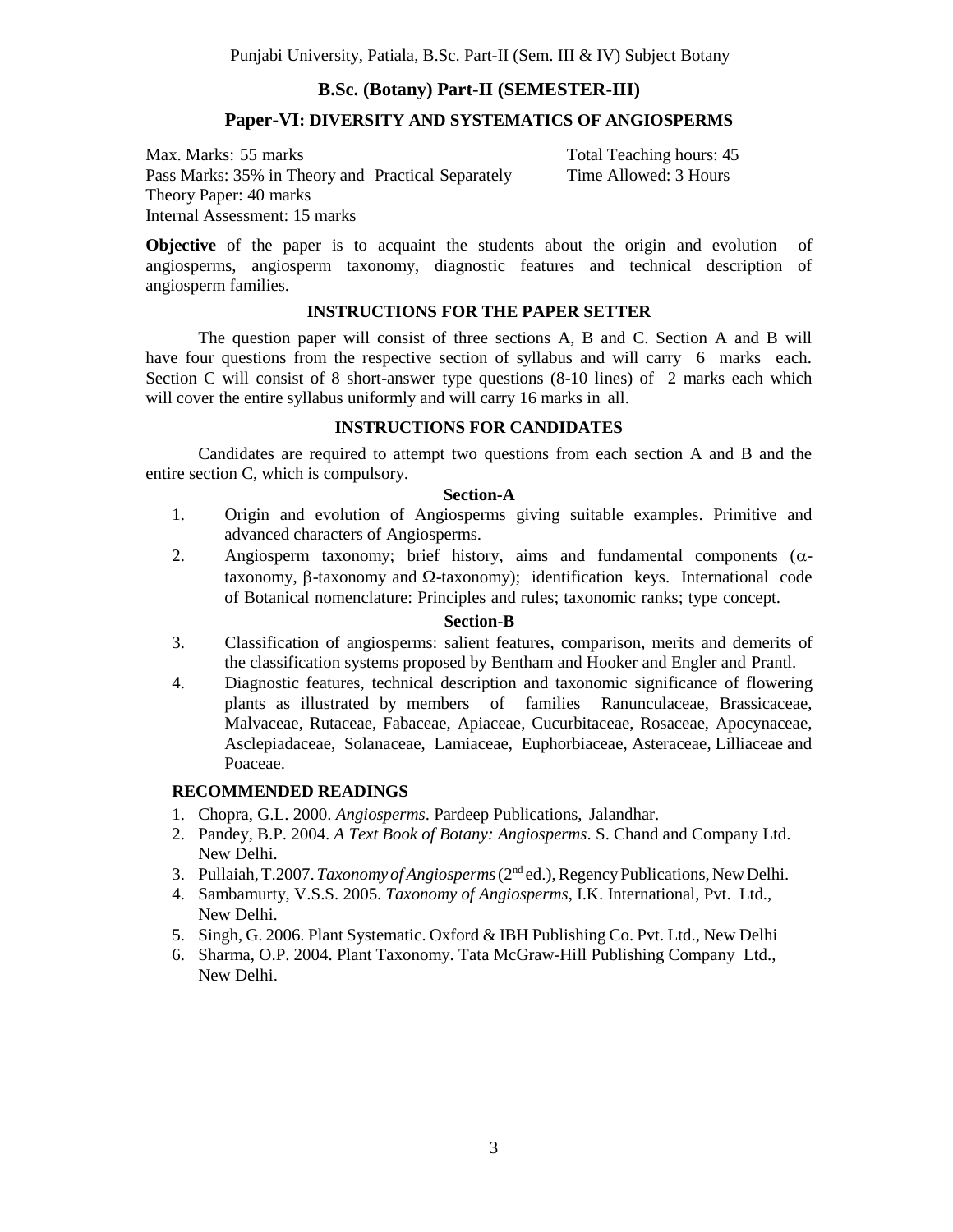### **SUGGESTED LABORATORY EXCERCISES**

#### **Gymnosperms:**

#### *Cycas*

- I. Study of microsporophyll, megasporophyll and mature seed.
- II. Study through permanent slides normal root (T.S.) and ovule (L.S.)
- III. Study through hand sections– coralloid root (T.S.). rachis(T.S.), leaflet (V.S.), pollen grains (W.M.)

#### *Pinus*

- I. Long and dwarf shoot, male and female cones, winged seeds.
- II. Study through permanent slides root (T.S.), Male cone (L.S.), female cone (L.S.), ovule (L.S.), embryo (W.M.) showing polycotyledonous condition.
- III. Study through hand sections and preparation of permanent studies in young stem (T.S.), old stem (T.S., T.L.S. and R.L.S.), needle (T.S.), pollen grains(W.M.).

#### *Ephedra*

- I. Structure of male and female cones.
- II. Hand sections Stem (T.S.), maceration to show vessel structure; pollen grains (W.M.) **Angiosperms**:

The following genera are recommended for study. This list is only indicative. Teachers may select plants available in their locality.

| 1. | Ranunculaceae: Ranunculus, Delphinium.        | Rosaceae: Rosa<br>8.                                    |
|----|-----------------------------------------------|---------------------------------------------------------|
|    | Brassicaceae: Brassica, Iberis.               | Apocynaceae : Neerium.<br>9.                            |
|    | Malvaceae: Hibiscus, Abutilon.                | 10. Asclepiadaceae: Calotropis.                         |
|    | Rutaceae: Murraya, Citrus.                    | 11. Solanaceae: Solanum, Withania.                      |
|    | Fabaceae: Faboideae: Lathyrus, Trigonella;    | 12. Euphorbiaceae: Euphorbia, Phyllanthus.              |
|    | Caesalpiniodeae: Cassia; Mimosoideae: Acacia, | 13. Asteraceae: <i>Helianthus</i> , <i>Ageratum</i> and |
|    | Albizzia.                                     | Sonchus.                                                |
| 6. | Apicaceae: Coriandrum.                        | 14. Lamiaceae: Ocimum, Salvia.                          |
|    | Cucurbitaceae: Cucurbita                      | 15. Liliaceae: Asparagus, Allium.                       |
|    |                                               | 16. Poaceae: Avena, Triticum.                           |

#### **Note for teachers**:

The students should be made familiar with the families listed in the syllabus in the practical classes with representative species or any other that may be available locally. The teacher should prevent students from collection of plants from nature and submitting them for the practical examination. Instead, the students should be trained in field botany and asked to prepare field reports for which students should be taken for botanical excursion.

### **INSTRUCTIONS FOR PAPER SETTER PRACTICAL PAPER-III (PERTAINING TO THEORY PAPER- Paper-V & VI)**

|    | <b>Practical</b>                                        | <b>Marks</b>   |
|----|---------------------------------------------------------|----------------|
| 1. | Section cutting and preparation of permanent slide      | 05             |
| 2. | Description of complete flower, along with V.S., floral | 06             |
|    | diagram and referring to the family giving reasons.     |                |
|    | 3. Description of only two floral whorls                | 04             |
|    | of a given flower (to be given by the examiner)         |                |
| 4. | <b>Field Report</b>                                     | 0 <sub>5</sub> |
| 5. | Two Morphological notes (Pertaining to Gymnosperms)     | 06             |
| 6. | Identification of two spots and two slides              | 06             |
|    | (with atleast two diagnostic features)                  |                |
| 7. | Note-book                                               | 04             |
| 8. | Viva-voce.                                              | 04             |
|    |                                                         |                |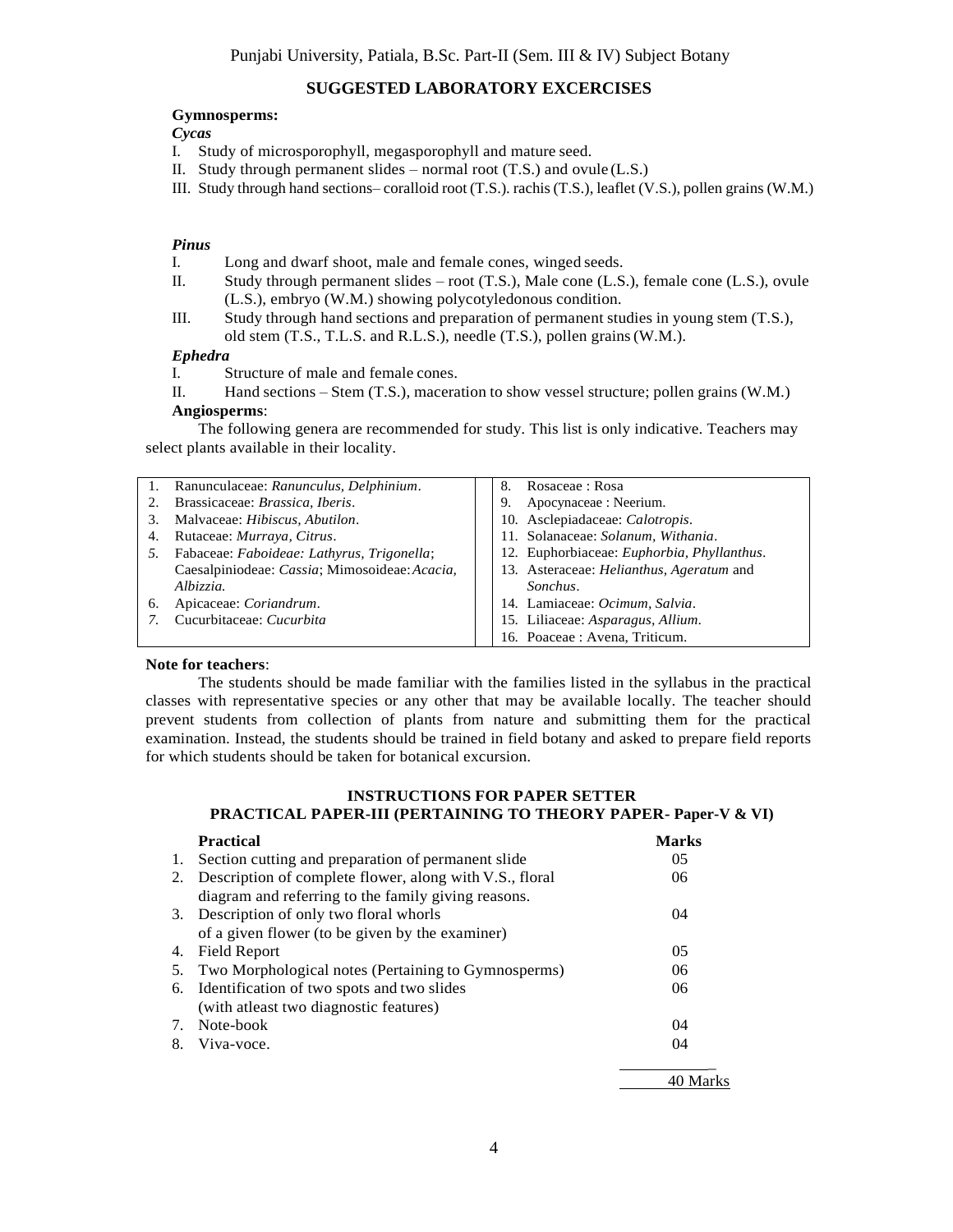## **Paper-VII: PLANT ANATOMY**

Max. Marks: 55 marks Total Teaching hours: 45 Pass Marks: 35% in Theory and Practical Separately Time Allowed: 3 Hours Theory Paper: 40 marks Internal Assessment: 15 marks

**Objective** of the paper is to impart knowledge to students about the tissue systems, root shoot and leaf anatomy.

### **INSTRUCTIONS FOR THE PAPER SETTER**

The question paper will consist of three sections A, B and C. Section A and B will have four questions from the respective section of syllabus and will carry 6 marks each. Section C will consist of 8 short-answer type questions (8-10 lines) of 2 marks each which will cover the entire syllabus uniformly and will carry 16 marks in all.

### **INSTRUCTIONS FOR CANDIDATES**

Candidates are required to attempt two questions from each section A and B and the entire section C, which is compulsory.

### **Section-A**

- 1. Tissue Systems**:** Epidermal: Structure and types of stomata, idioblasts, trichomes, nectaries, hydathodes. Fundamental: parenchyma, collenchyma, and sclerenchyma; Vascular system.
- 2. The root system: the root apical meristem and its histological organization; anatomical details of Dicot and Monocot roots.

### **Section-B**

- 3. The shoot system: The shoot apical meristem and its histological organization. Anatomical details of Dicot and Monocot stems. Cambium and its functions. Secondary growth including anomalous secondary growth
- 4. Leaf: Anatomy in Dicots and Monocots and modification with special reference to their function.

- 1. Esau, K. 1977. *Anatomy of Seed Plants*  $2^{nd}$  Edition, John Wiley & Sons., New York.
- 2. Fahn, A. 1974. *Plant Anatomy 2nd* Edition, Pergamon Press, Oxford.
- 3. Mauseth, J.D. 2008. *Plant Anatomy*, Blackburn Press, New Jersey, USA.
- 4. Rudall, P. 2007. *Anatomy of Flowering Plants,- An Introduction to structure and Development*, Cambridge University Press, Cambridge, U.K.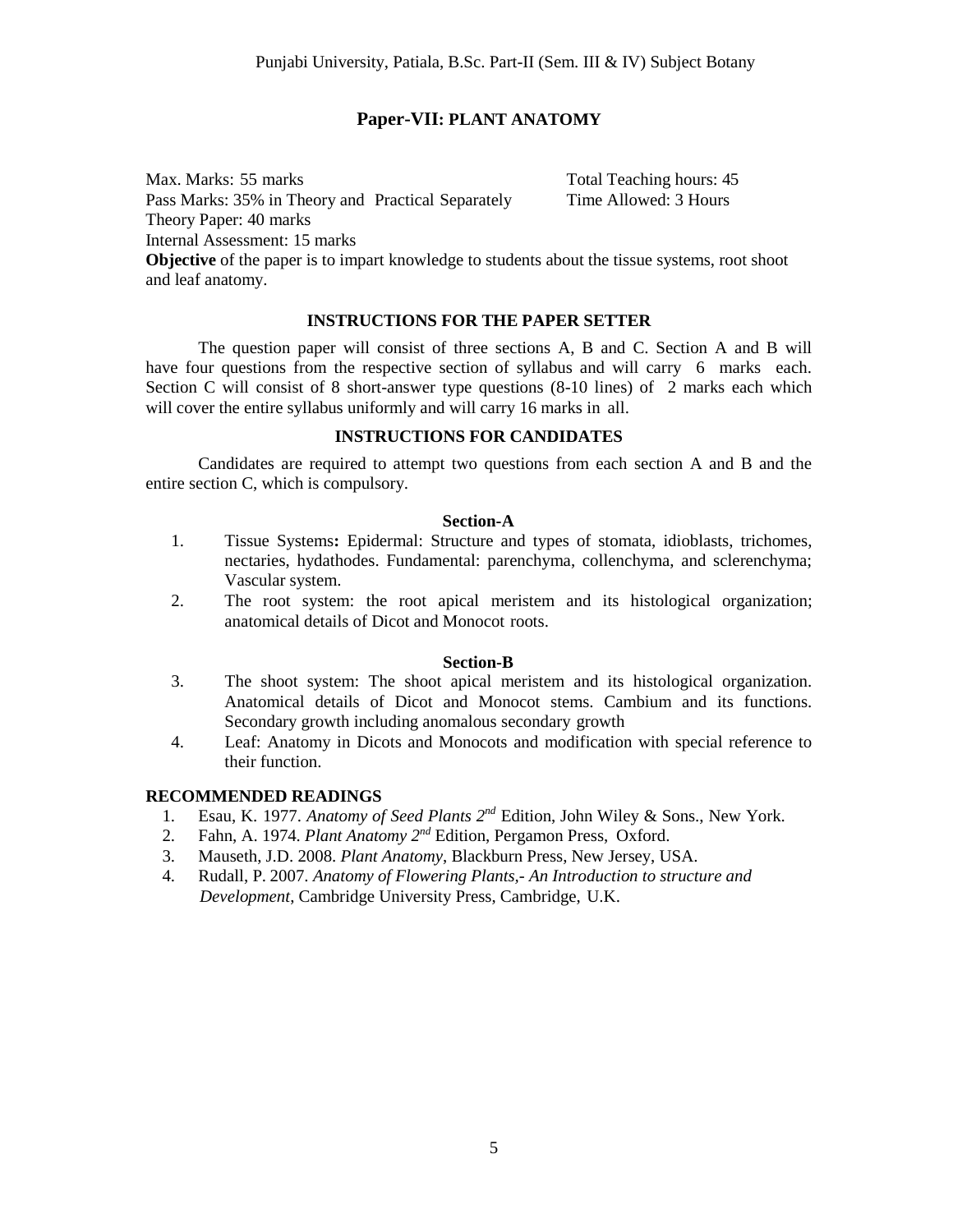## **Paper-VIII: DEVELOPMENT AND REPRODUCTION IN FLOWERING PLANTS**

Max. Marks: 55 marks Total Teaching hours: 45 Pass Marks: 35% in Theory and Practical Separately Time Allowed: 3 Hours Theory Paper: 40 marks Internal Assessment: 15 marks

**Objective** of the paper is acquaint the students about the vegetative and sexual reproduction in angiosperm, structure of male and female gametophytes and post fertilization changes.

### **INSTRUCTIONS FOR THE PAPER SETTER**

The question paper will consist of three sections A, B and C. Section A and B will have four questions from the respective section of syllabus and will carry 6 marks each. Section C will consist of 8 short-answer type questions (8-10 lines) of 2 marks each which will cover the entire syllabus uniformly and will carry 16 marks in all.

### **INSTRUCTIONS FOR CANDIDATES**

Candidates are required to attempt two questions from each section A and B and the entire section C, which is compulsory.

### **Section-A**

- 1. Vegetative Reproduction: Various methods of vegetative propagation and applications in floriculture and horticulture.
- 2. Flower: a modified shoot; structure, development of flower; Inflorescence types; structure of anther and pistil.

### **Section-B**

- 3. Male and female gametophyhtes; types of pollination; pollen-pistil interaction, self incompatibility, double fertilization.
- 4. Post fertilization changes, endosperm and embryo development; seed development, structure and dispersal; dormancy fruit development and types of fruit.

- 1. Bhojwani, S.S. and Bhatnagar, S.P. 2000. *The Embryology of Angiosperms*; 4th revised and enlarged edition, Vikas Publishing House, Delhi.
- 2. Larsten, N.R. 2008. *Flowering Plant Embryology*, John Wiley & sons, New York, USA.
- 3. Pullaiah, T. 2001. *Text Book of Embryology of Angiosperms*, Regency Publications, New Delhi.